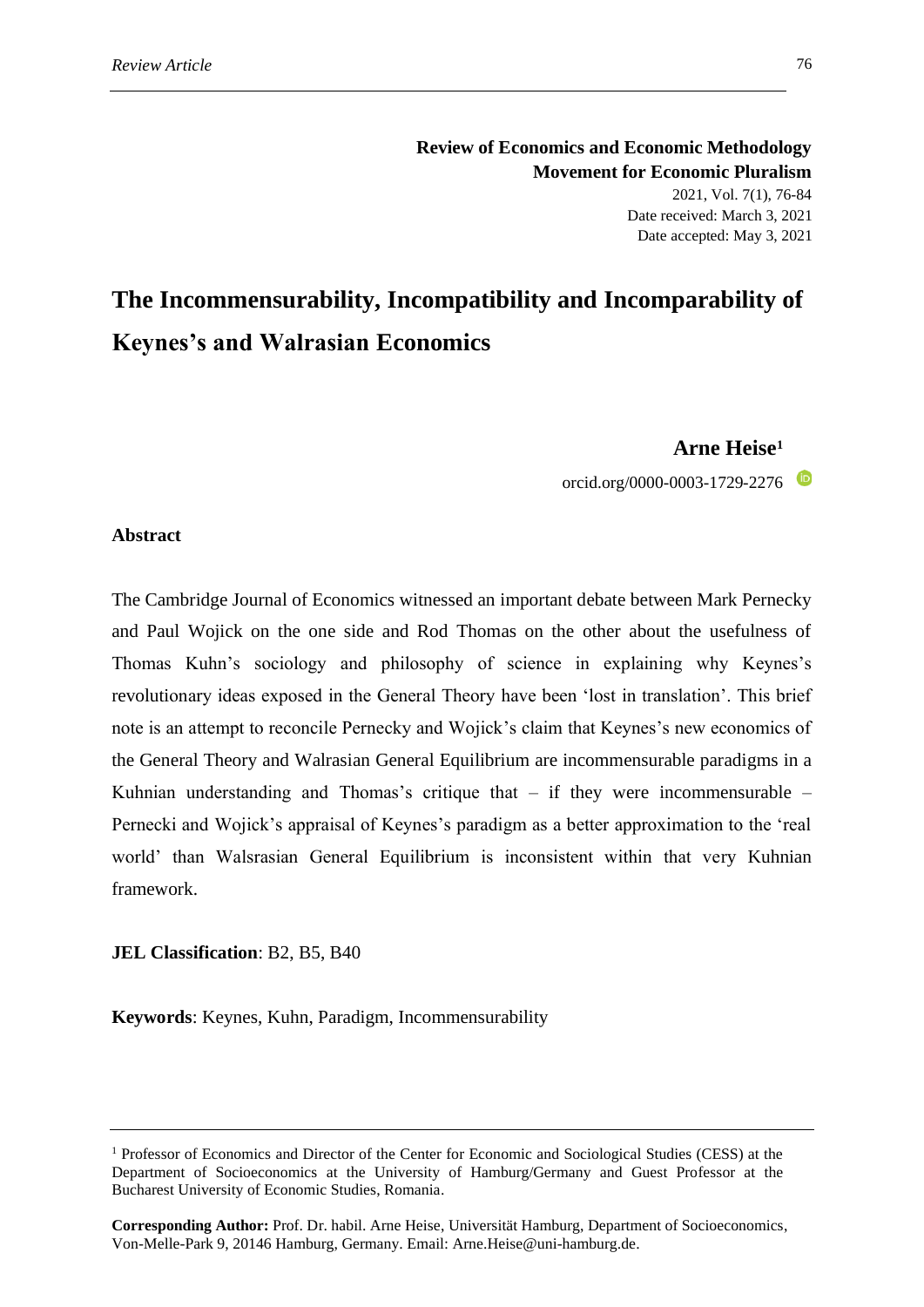#### **I. Introduction**

Pernecky and Wojick (henceforth P&W) published a very "insightful analysis" (Thomas, 2020, p. 1423) in the Cambridge Journal of Economics on the nature of Keynesian and Walrasian economics to better understand "why the key theoretical constructs found in the General Theory […] have […] been ignored or misrepresented: or they have been mistranslated when an effort has been made to 'absorb' them […]" (Pernecky & Wojick, 2019, p. 770). According to P&W, this is not due to a conceptional vagueness on the part of Keynes, but due to the incommensurability of Keynes's new economics and theorising on Walrasian general equilibrium. The lack of awareness of such paradigmatic incommensurability and the inability of most economists who attempted to make sense of the General Theory to disentangle themselves from preconceived ideas meant that they read Keynes's theoretical contributions through the lens of Walrasian general equilibrium. As a result, "(t)his does an obvious injustice to Keynes and an even more important injustice to the goal of producing an accurate and ultimately helpful understanding of the 'economic society in which we actually live'" (Pernecky & Wojick, 2019, p. 770).

By using the conceptions of 'incommensurability' and 'paradigm', P&W explicitly refer to Thomas Kuhn's theory of scientific revolutions. For Kuhn, scientific revolutions occur when the reigning paradigm has fallen into 'crisis' due to internal (deductive) inconsistencies or external (inductive) falsification and will eventually be abandoned for a competing paradigm if (and only if) such a competing paradigm exists and is unaffected by the internal or external factors that triggered the crisis. Of course, the Great Depression of the 1930s has been seen by many as the external factor falsifying Walrasian general equilibrium economics in general or the (neo)classical, self-regulating economics of the Marshallian and Pigouvian mould in particular (which was the main target of Keynes's attack on the 'citadel'). Keynes's new economics of the General Theory was taken as the new paradigm, eagerly accepted mainly by the younger generation of economists in the USA (see Stanfield, 1974) – the rising hegemon of academic economics after WW2. P&W's point is that such a Kuhnian revolution never occurred because the necessary paradigm shift failed to materialise. And this was the case because early interpreters of the General Theory and, later, most other economists failed to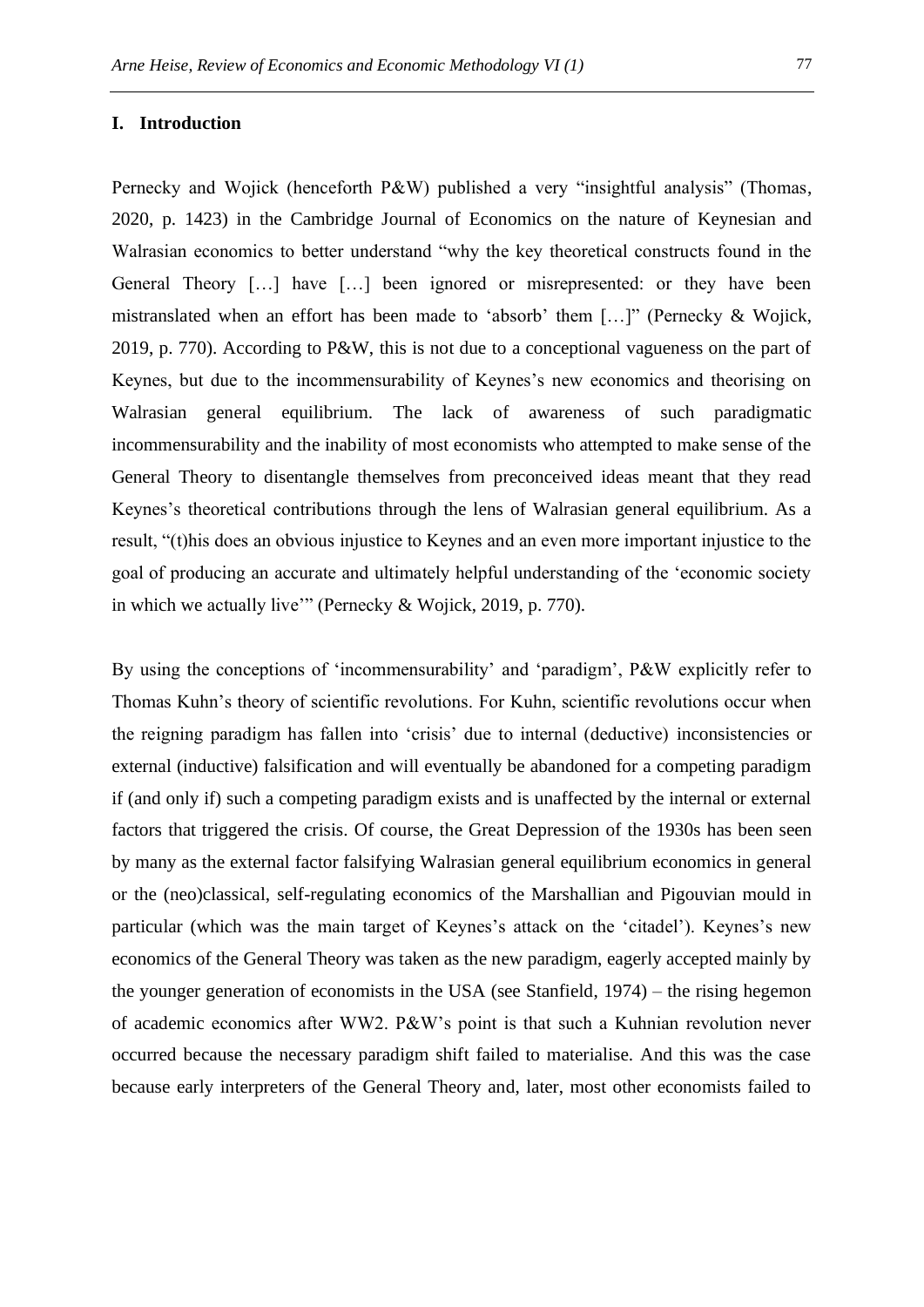replace their lenses, instead of viewing the General Theory through their accustomed prism of the Walrasian paradigm, ignoring the problem of paradigm incommensurability<sup>1</sup>.

Although Thomas (2020) found this analysis 'insightful' (see above), he criticises P&W for running into an internal inconsistency: "[...] if P&W are right in declaring Keynes's ideas to be superior, then they must be wrong in thinking that Keynes and WGE [Walrasian General Equilibrium, A.H.] present incommensurate paradigms. To bypass this contradiction, P&W assume the virtues of a pre-Kuhnian philosophy of science and use it to contrast Keynes and WGE. But this resorts to a philosophy that their Kuhnian meta-framework overtly discards" (Thomas, 2020, p. 1423). The solution he proposes is to abandon the 'Kuhnian prison' as the backdrop for criticism of Walrasian general economics and to adopt "the philosophical attitude of critical rationalism" (Thomas, 2020, p. 1415).

## **II. The Incommensurability, Incompatibility, and Incomparability of Paradigms**

I would like to begin my brief remarks with a disclaimer: I do not believe an economics journal to be the right place for a discussion of the philosophy and sociology of knowledge of Thomas Kuhn. However, it must be acknowledged that Kuhn's conceptions of the 'paradigm' and 'incommensurability' are certainly vague and need interpretation. I will not engage in discussing what Kuhn meant or what Kuhn really meant. Therefore, I am not discussing whether Kuhn took 'incommensurability' and 'incomparability' as synonymous or, at least, supplementary, or whether he saw his philosophy of science as incompatible or even incommensurable (and, therefore, incomparable?) with critical rationalism. Rather, I take – eclectically – those parts of Kuhn's theory – of course, as I understand them or as I believe them to make sense – which I rate as useful in understanding the development of the economic discipline.

The moodiness of Kuhn's concept of a paradigm is legendary: it is said that his Structure of Scientific Revolutions (SSR) contains as many as 21 different definitions of what a paradigm is (see Masterman, 1970). This is why it might be advisable to borrow more definite content from the Lakatosian concept of Scientific Research Programmes (SRP), which is less catchy

<sup>&</sup>lt;sup>1</sup> The disequilibrium economics of Robert Clower and the 'rationing approach' of Edmond Malinvaud are probably extreme examples of Walrasian interpretations of Keynes's theoretical constructs, completely ignoring his analysis but merely inferring what Keynes must have "[...] had in the back of his mind" (Clower, 1965, p. 290).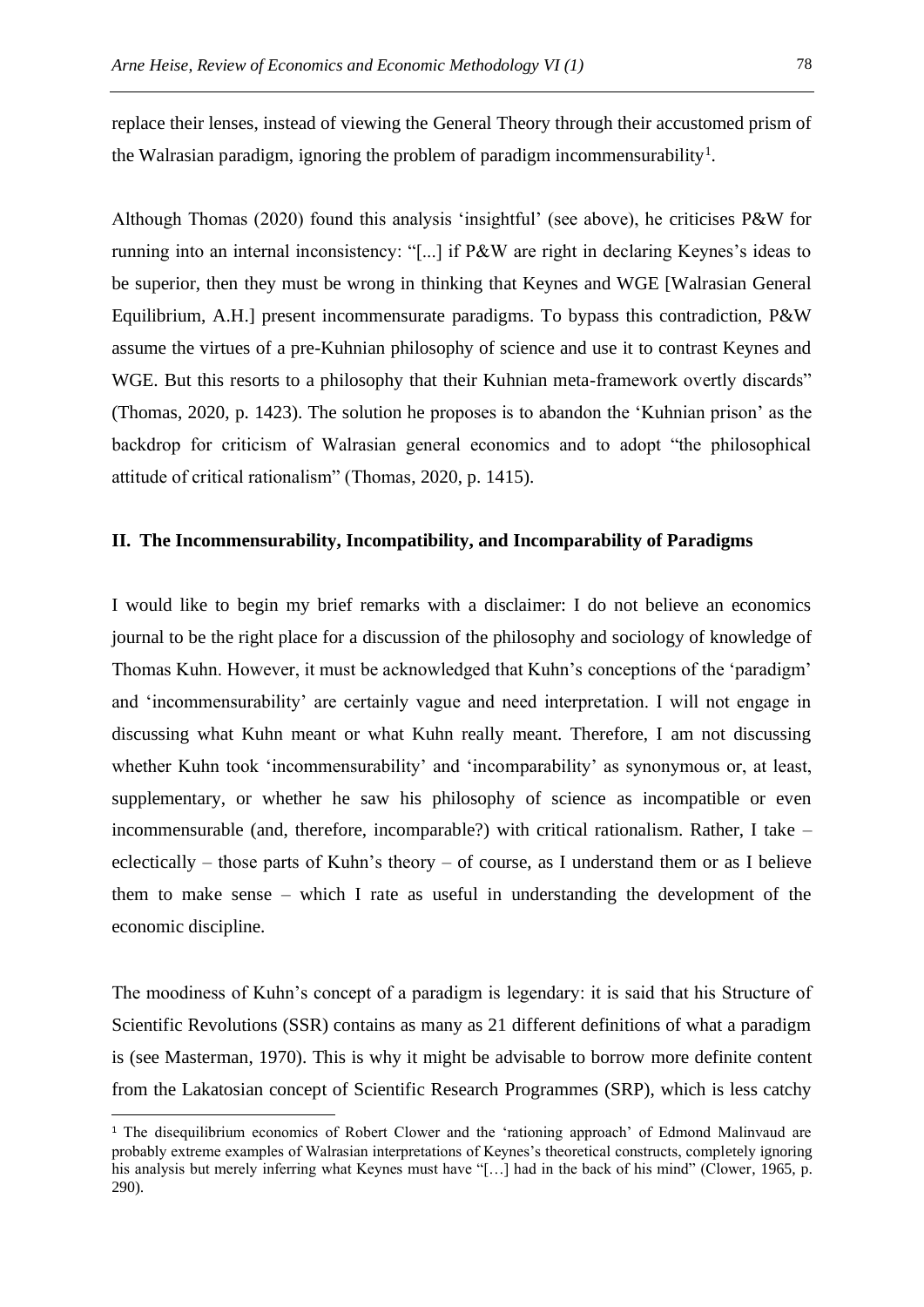but similar in conceptual meaning: a paradigm or SRP is the set of theories and models which form the backbone of scientific inquiry. What is more important than the label is the content: paradigms or SRPs comprise three dimensions:

- 1) The ontological or heuristic dimension is concerned with the essence of the object of inquiry: its basic constituents. It represents the 'world view' underlying a paradigm or, as Schumpeter termed it, its 'pre-analytic vision'.
- 2) The epistemological dimension breaks down the pre-analytical vision situated in the ontological dimension into core and auxiliary assumptions or, in Lakatosian terms, determines the 'negative heuristic' which "specifies certain claims of the research programme as not revisable" (Brahmachari, 2016, p. 5) and the 'positive heuristic' forming a protective belt around the core axioms. This can be tinkered with if, for instance, empirical evidence or the pursuit of a particular perspective indicates it would be politic to do so.
- 3) The methodological dimension can be seen as 'meta-methodical', as it specifies the procedures accepted by the epistemic community to discriminate between 'truth' and 'non-truth' or 'science' and 'non-science'. It is part of the professionalisation of a scientific discipline to agree on a common methodological foundation<sup>2</sup>

Given these considerations, the Kuhnian concept of incommensurability – just as moot as the 'paradigm' – may be brought to life: different paradigms are always (as a necessary and sufficient condition) incommensurable, as they are based on different 'world views' or 'preanalytical visions<sup>3</sup>. Any set of theories that share the same ontological basis may be

<sup>&</sup>lt;sup>2</sup> From a meta-methodological or philosophy of science perspective, we would not only have to establish procedures to decide what is accepted as established knowledge but also to decide which procedures are accepted to decide upon such procedures because there are different methodologies available (see Žukauskas, Vveinhardt & Andriukaitienė, 2018). However, there is no such ultimate meta-methodological procedure. Natural sciences, nonetheless, have commonly adopted a positivist stance which the economic discipline has come to mimic after some 'Methodenstreite' in its formative period.

<sup>&</sup>lt;sup>3</sup> The most eminent example of a scientific revolution and arguably the analytical foundation of Kuhn's SSR (see Kuhn, 1957) – the Copernican cosmological revolution – is based on such a shift in the 'world view' or 'pre-analytic vision' which makes the 'old' geo-centric Ptolemaic paradigm incommensurable with the 'new' heliocentric Copernican paradigm: cosmology is thus either geo- or helio-centric, but evidently, it cannot be both. To make the point even clearer, we could direct our attention to the revolutionary shift in biology from a creationist-theologist to an evolutionary paradigm. Here, it is utterly evident that both paradigms are incommensurable and can be made compatible only when a common paradigmatic basis is accepted- as in Intelligent Design or Theistic Evolution approaches (see Klapwijk, 2011, p. 13ff). Therefore, the expectation of one referee that the incommensurability of paradigms may be overcome eventually appears to me to be unfounded or, rather, misconceived in the sense that theories formerly belonging to different paradigms may eventually become commensurable only when they accept the same pre-analytic vision – but then they no longer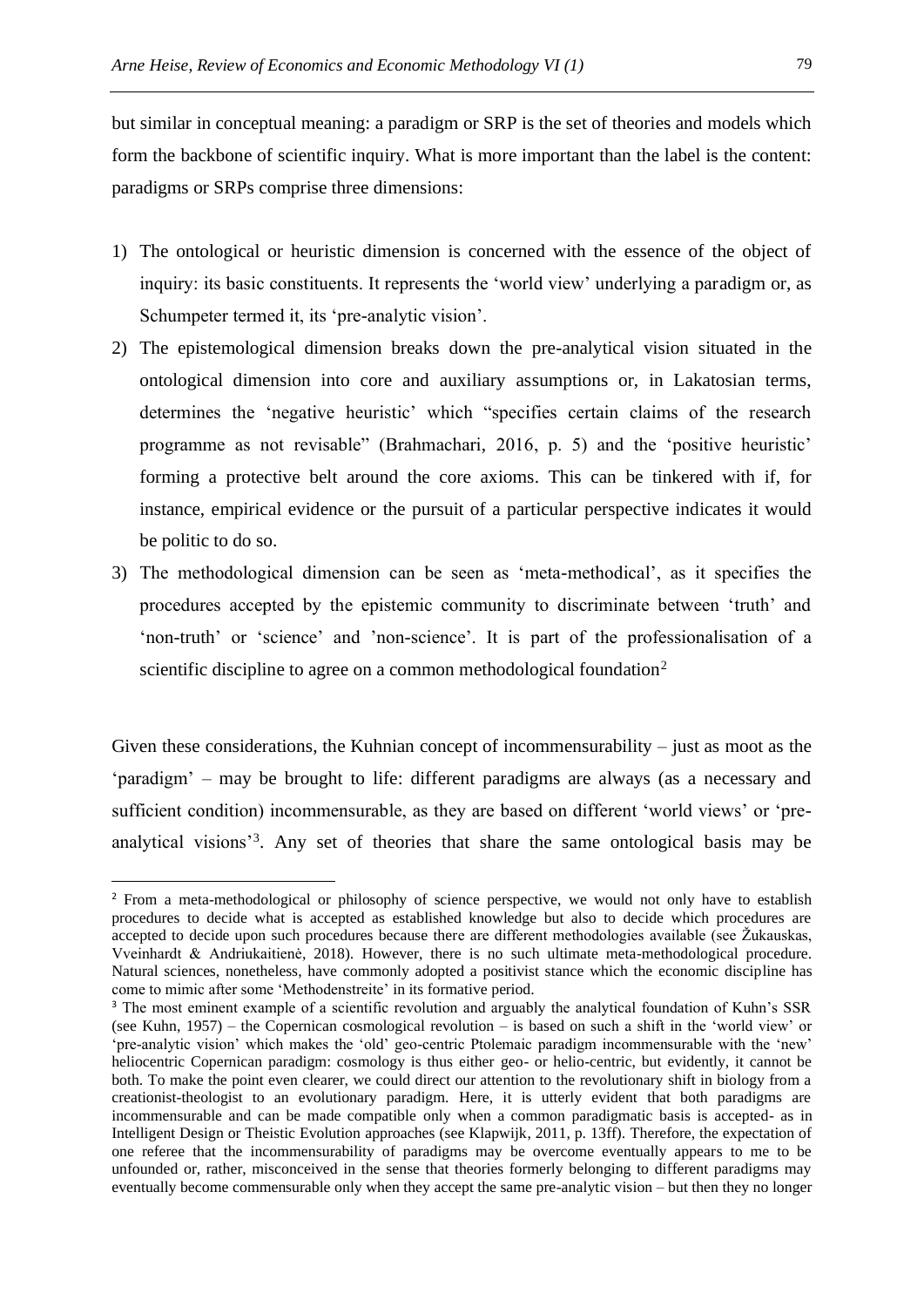incompatible in their epistemological and methodological dimensions – i.e. with respect to their specific assumptions in the protective belt (e.g. the assumption of imperfect markets is obviously incompatible with the assumption of perfect markets) or with regard to their methodical perspective (i.e. taking a static approach versus a dynamic approach) – yet they are certainly commensurable in forming a common paradigm based on a "[…] strong network of commitments — conceptual, theoretical, instrumental, and methodological" (Kuhn, 1970, p. 42).<sup>4</sup> On the other hand, different paradigms – as incommensurable as they necessarily are – may (and actually will) share a common methodological understanding as a quality-control device and, therefore, may well be compatible in this respect. Finally, I do not see any reason why different paradigms – as incommensurable as they necessarily are – cannot be compared with each other as Thomas (2020) appears to suggest. In fact, if different paradigms coexist – a situation pluralists take to be the only healthy state of the economics profession – a comparison of paradigms is needed in order to make an informed choice between the use of any paradigm in the first place (e.g., Heise, 2020a). Moreover, if the comparison does not translate into a simple contrasting juxtaposition, modes and objectives of comparison must be conceived. Arguably, verisimilitude (i.e., the likelihood that conjectural knowledge is objective truth) is the most obvious candidate as the objective of comparison (and choice). However, if verisimilitude cannot seriously be taken as a rational criterion of comparison and choice due to the methodological restrictions known as the 'Duhem–Quine critique'<sup>5</sup> , other objectives might be more practical: for instance, the realisticness of assumptions or the complexity of models (Ockham's razor) in relating deductive outcome to empirical reality (for a more detailed discussion, see Heise, 2020a).

belong to different paradigms. Basically, there is no point to overcome incommensurability except for the reason to avoid paradigmatic pluralism – but this is exactly the direction the economic profession should not continue to follow (see Heise, 2017).

<sup>4</sup> New Classical Macroeconomics and the different variants of neo- and standard-Keynesianism combine to form the Walrasian 'Dynamic Stochastic General Equilibrium model (DSGE), yet they are incompatible with respect to (protective belt) assumptions of market structures and information availability. In terms of P&W's contribution, sharing the same paradigms means, with respect to the different Keynesiansims, that they adapt and absorb Keynes's theoretical constructs into a WGE 'world view' or 'pre-analytic vision'.

<sup>5</sup> According to the 'Duhem–Quine critique', only single theoretical statements can be objectively falsified, not entire paradigms. However, even falsifying single components of paradigms may cast light on the capabilities of paradigms and their status as 'progressive' or 'degenerating' (in Lakatosian parlance). As I have tried to show, the inability of standard neoclassical labour economics to explain the (negligible) impact of minimum wages on employment certainly casts some doubt not only on neoclassical labour market theory but also the entire paradigm (see Heise, 2020b).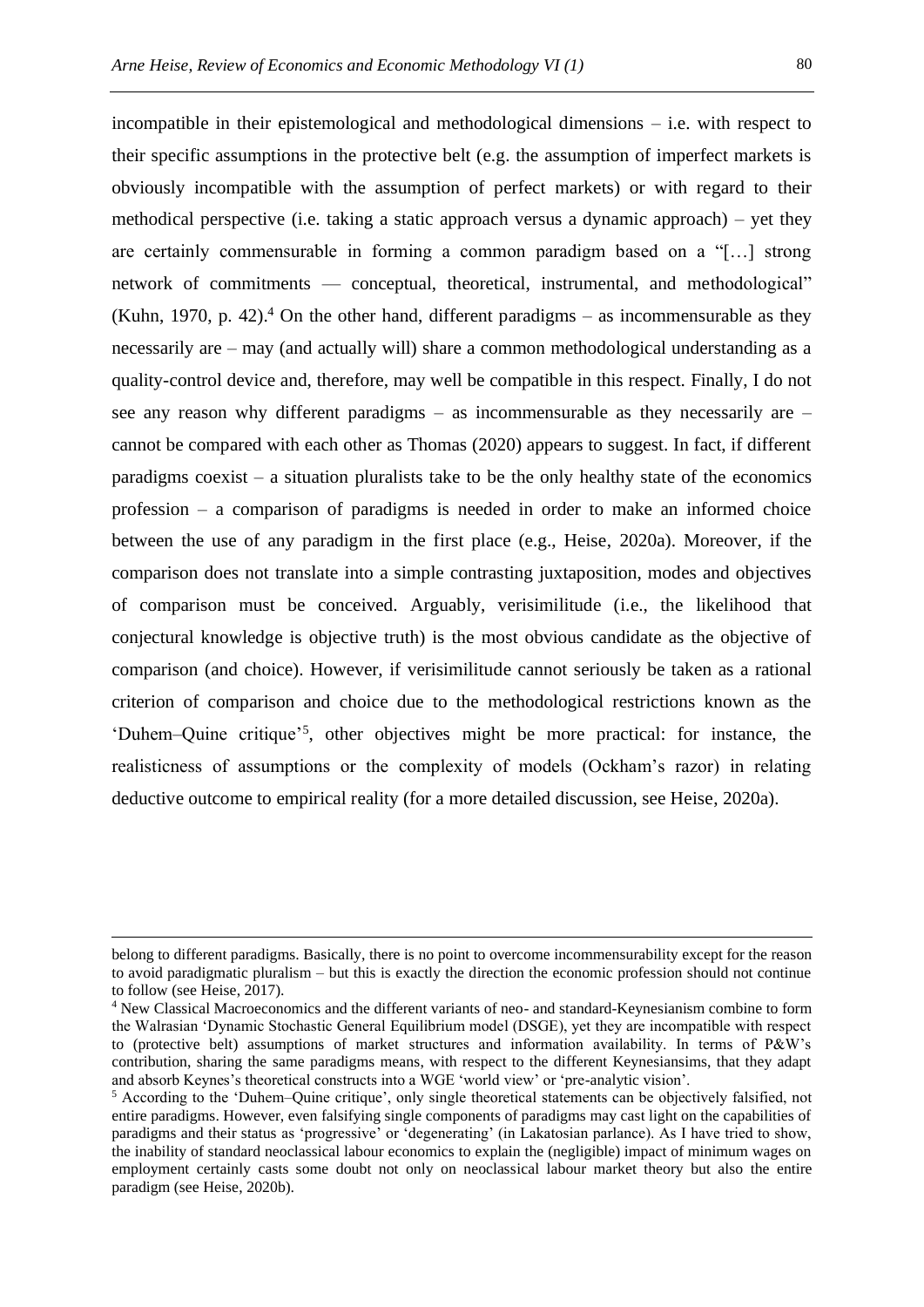#### **III.Kuhn's SSR, Keynes's GT and Walrasian General Equilibrium Theorising**

With respect to the controversy between P&W and Thomas, these elaborations have the following bearing: I wholeheartedly follow P&W's argument that Keynes's General Theory incorporates the outlines of an alternative economic paradigm which is incommensurate to theorising on Walrasian general equilibrium. And, therefore, I endorse the view that most of Keynesianism as depicted in textbooks and accepted by mainstream journals is a misconception of Keynes's ideas arising from Walrasian distortions – 'lost in translation! Moreover, I would personally subscribe to P&W's view that Keynes's new paradigm provides a better and more appropriate tool for understanding 'the real world' than Walrasian general equilibrium economics – and, if this is to mean that Keynes's paradigm is superior to WGE, I would also support that conclusion.

But this is only my personal view based on my assessment of the core assumptions of what I believe to be Keynes's paradigm as compared to the core assumptions of WGE. Yet this is where Rod Thomas's critique comes in: if there is no objective inter-paradigmatic comparison on the basis of verisimilitude, the choice of a paradigm must be based on more subjective criteria, such as an assessment of assumptions or model structures. Although this cannot be helped – certainly not by rejecting Kuhn's entire approach and replacing it with an alternative (i.e. Popperian 'critical rationalism'), which is to run into exactly the same problem of not being able to discriminate between competing theories objectively  $-$  it is simply to accept the pluralistic nature of the economic discipline and to advocate interparadigmatic comparison and methodological rigour as quality-control devices to shield the discipline against the accusation of pure relativism.

This, of course, is a crucial point: what are the core assumptions – the world view or preanalytic vision – of Keynes's new economics in contrast to the core assumptions of WGE? The latter can be named rather easily: the axioms of rationality, (gross) substitution, the neutrality of money and ergodicity seem to be unchallenged in order to find a paradigm ontologically describing an inter-temporal exchange economy optimally allocating scarce resources as its world view or pre-analytic vision. However, with respect to the new paradigm exposed in the General Theory, such core assumptions encapsulating a different world view or pre-analytic vision are less obvious: Keynes not only failed to inform the readers of the General Theory about his alternative ontological base, but he also sowed some doubt about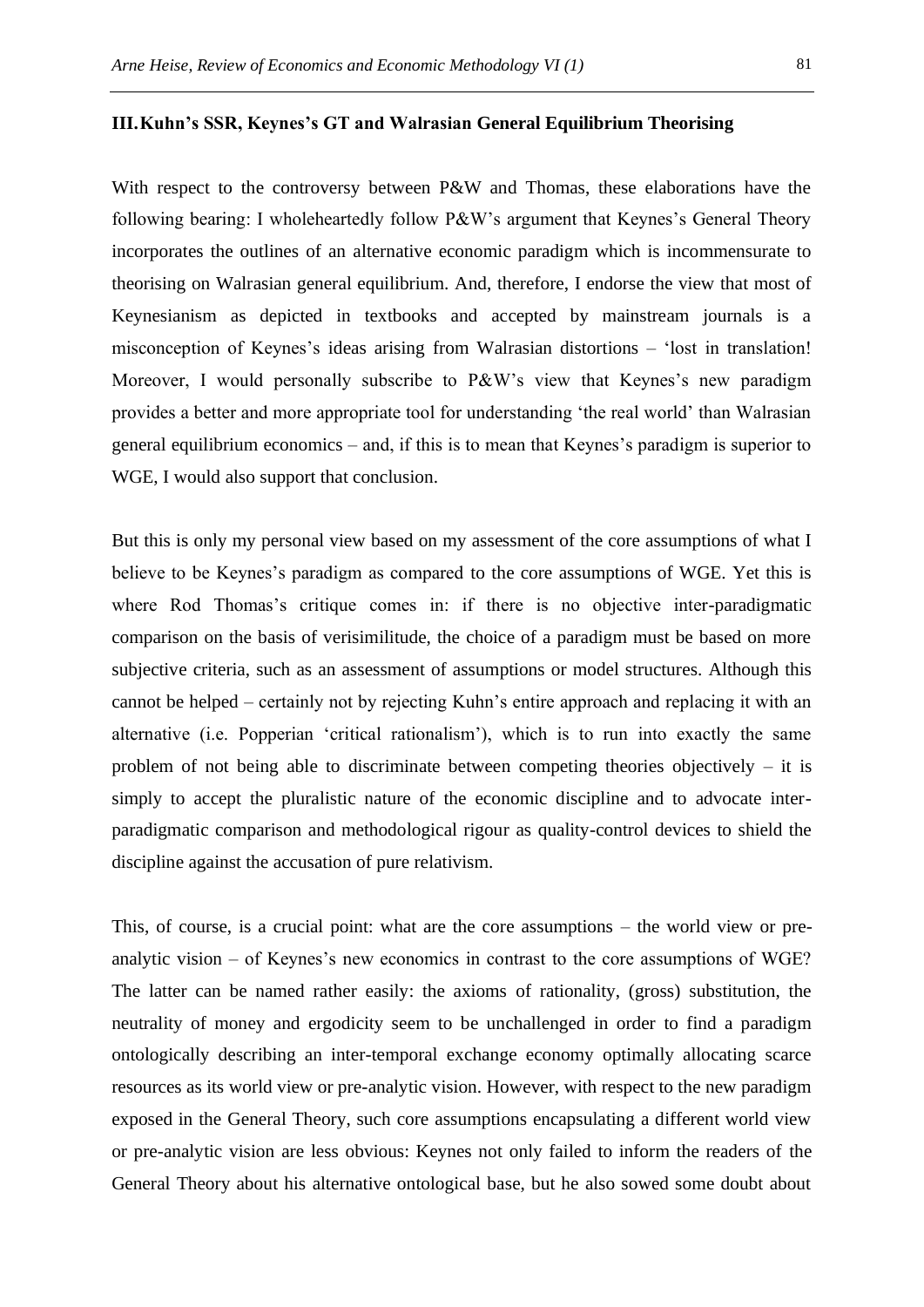the incommensurability of his new economics with WGE (or, rather, the Marshallian version of that paradigm) when he called his magnum opus 'general' instead of 'alternative' and at various occasions declared (neo-)classical economics to be the specific (full employment, full capital utilisation) version of his more general approach – does that not imply the compatibility and, indeed, commensurability of Keynes's ideas and WGE? This at least appears to have been the appraisal of most fellow economists starting the chicken-and-egg discussion about which approach is the more general and which is the more specific. And P&W happen not to inform their readers about the evidence on which they built their judgement of incommensurability. Or, to put it more precisely: what is the incommensurable world view or pre-analytic vision in Keynes's General Theory that sets it apart from the exchange paradigm of mainstream WGE?

Earlier versions of Book I of the General Theory, unfortunately, omitted in later revisions for the 'principle of effective demand', indicate that Keynes rejected the ontological basis of the exchange paradigm (which he labelled 'barter', 'real exchange' or 'cooperative economy') for something he called the 'monetary economy' or 'entrepreneur economy' (see Keynes, 1979a; Keynes, 1979b). Although Keynes remained rather silent about what exactly – in terms of its axiomatic structures – characterises this new paradigm and although he was not sufficiently aware of the importance of at least sketching his ontological basis, this void did not go unnoticed: it has been suggested that Keynes's world view or pre-analytic vision is that of social reproduction under uncertainty based on nominal obligations (and private property as its underlying feature; see Heise, 2019), assuming as core axioms nonsubstitution, monetary non-neutrality and non-ergodicity (see Davidson, 1984; Davidson, 2005).

# **IV.Conclusion**

This brief note was an attempt to reconcile P&W's claim that Keynes's new economics of the *General Theory* and WGE are incommensurable paradigms in a Kuhnian understanding and Thomas's critique that – if they were incommensurable –  $P\&W$ 's appraisal of Keynes's paradigm as a better approximation to the 'real world' than WGE is inconsistent within that very Kuhnian framework. Accepting paradigmatic pluralism as the only adequate state of the economic discipline, comparing economic paradigms which are necessarily incommensurable must become an acknowledged branch of scientific inquiry within the field of economics in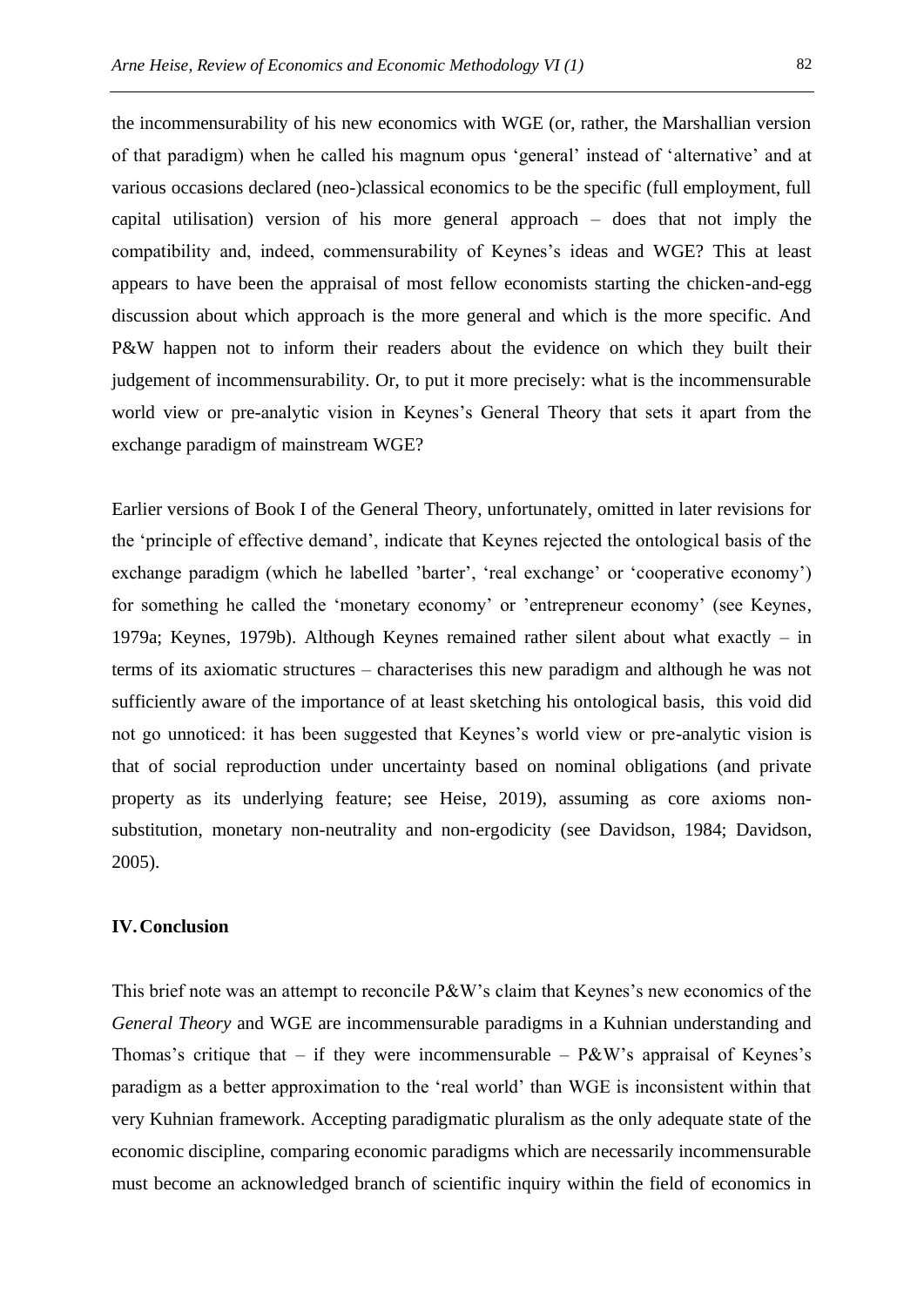order to prepare for the informed (but not necessarily an invariably determinate) choice between competing paradigms which every scientist has to make – and which P&W obviously made in favour of Keynes's new economic paradigm, yet without sufficiently disclosing their selection procedure to convince Rod Thomas.

## **References**

- Brahmachari, D. (2016). Neoclassical Economics as a Method of Scientific Research Program: a review of existing literature. MPRA Paper No. 75341 (online at: https://mpra.ub.uni-muenchen.de/75341/; retrieved on the 11th of December 2020).
- Clower, R. (1965). The Keynesian Counter-Revolution: A Theoretical Appraisal. In: Hahn, F. H., & F. P. R. Brechling (Eds.), *The Theory of Interest Rates* (pp. 103-125). MacMillan.
- Davidson, P. (1984). Reviving Keynes' Revolution*. Journal of Post Keynesian Economics*, 6(4), pp. 561-575.
- Davidson, P. (2005). Responses on Dow, Lavoie and King on What Post Keynesian Economics is and Who Is a Post Keynesian. *Journal of Post Keynesian Economics*, 27(3), pp. 39c-408.
- Heise, A. (2017). Defining Economic Pluralism. Ethical Norm or Scientific Imparative?. *International Journal of Pluralism and Economics Education*, 8(1), pp. 18-41.
- Heise, A. (2019). Post-Keynesian Economics Challenging the Neo-Classical Mainstream. *Efil Journal of Economic Research*, 2(8), pp. 30-51.
- Heise, A. (2020a). Comparing economic theories or: pluralism in economics and the need for a comparative approach to scientific research programmes'. *The Journal of Philosophical Economics*, 13(2), pp. 162-184.
- Heise, A. (2020b). Minimum wages and the resilience of neoclassical labour market economics. Some preliminary evidence from Germany. *Real-world economics review*, 93, pp. 33–40.
- Keynes, J. M. (1936). *The General Theory of Employment, Interest and Money*. MacMillan.
- Keynes, J. M. (1979a). A draft of chapter 2 from the last 1933 table of contents: 2. The Distinction between a co-operative economy and an entrepreneur economy. In: Moggridge, D. (Ed.), *Collected Writings of John Maynard Keynes, Vol. 29: The General Theory and After, A Supplement* (pp. 76 – 87). MacMillan.